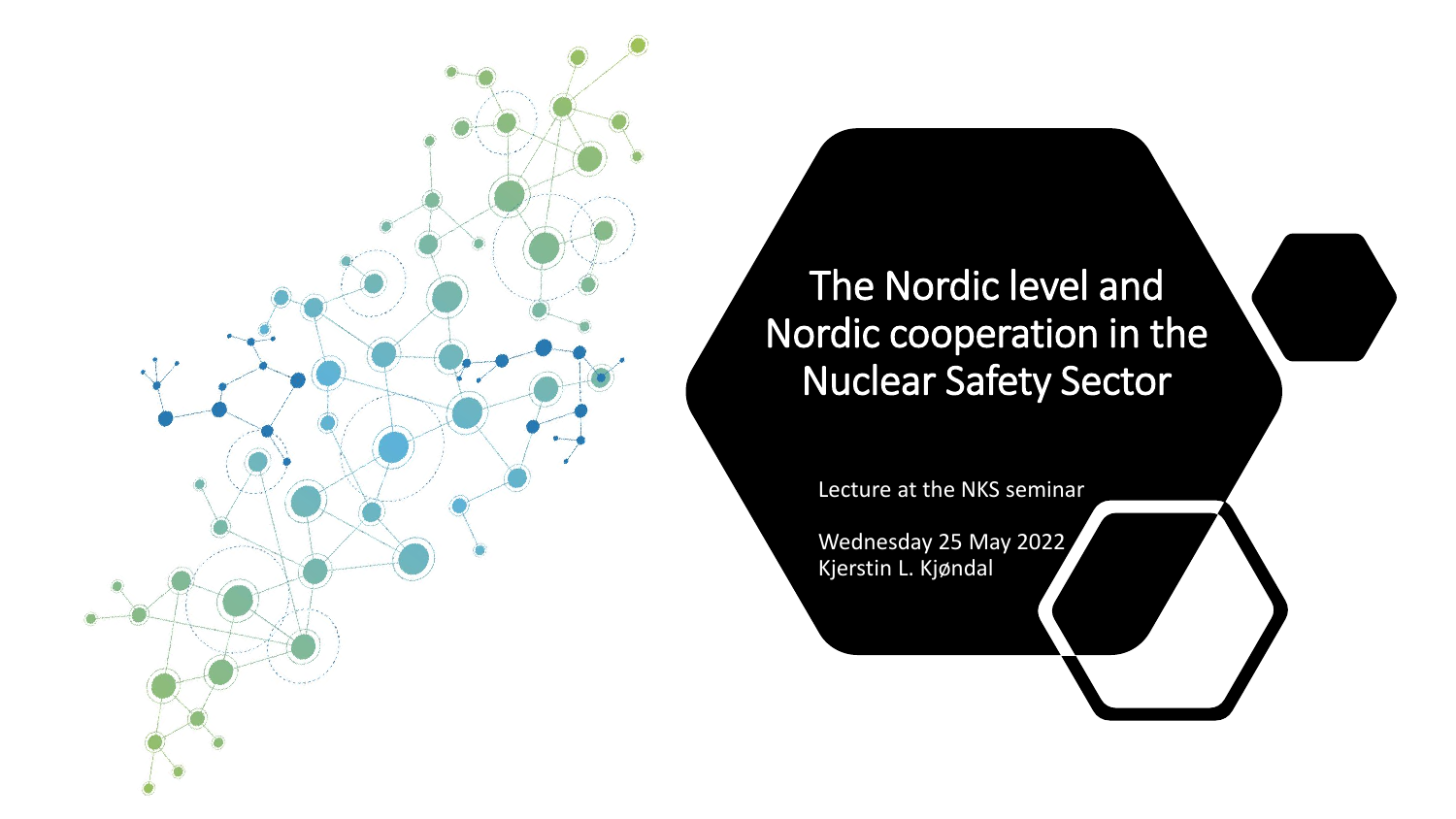# **Overview**

### **Main question:**

**What is the role of the Nordic level in the nuclear safety sector?** 

### **FOUR STEPS:**

### ➢ **Providing context:**

- Nordic cooperation at the political level
- Defining the 'nuclear safety sector'
- Defining 'governance' and a brief introduction to the project "Governance processes in the nuclear safety sector".
- ➢ **The Nordic level and Nordic cooperation in the nuclear safety sector:**
- Article two on horizontal governance processes
- Vertical governance processes across levels
- ➢ **Zooming out from the Nordic level: the role of the expert**
- ➢ **Concluding thoughts**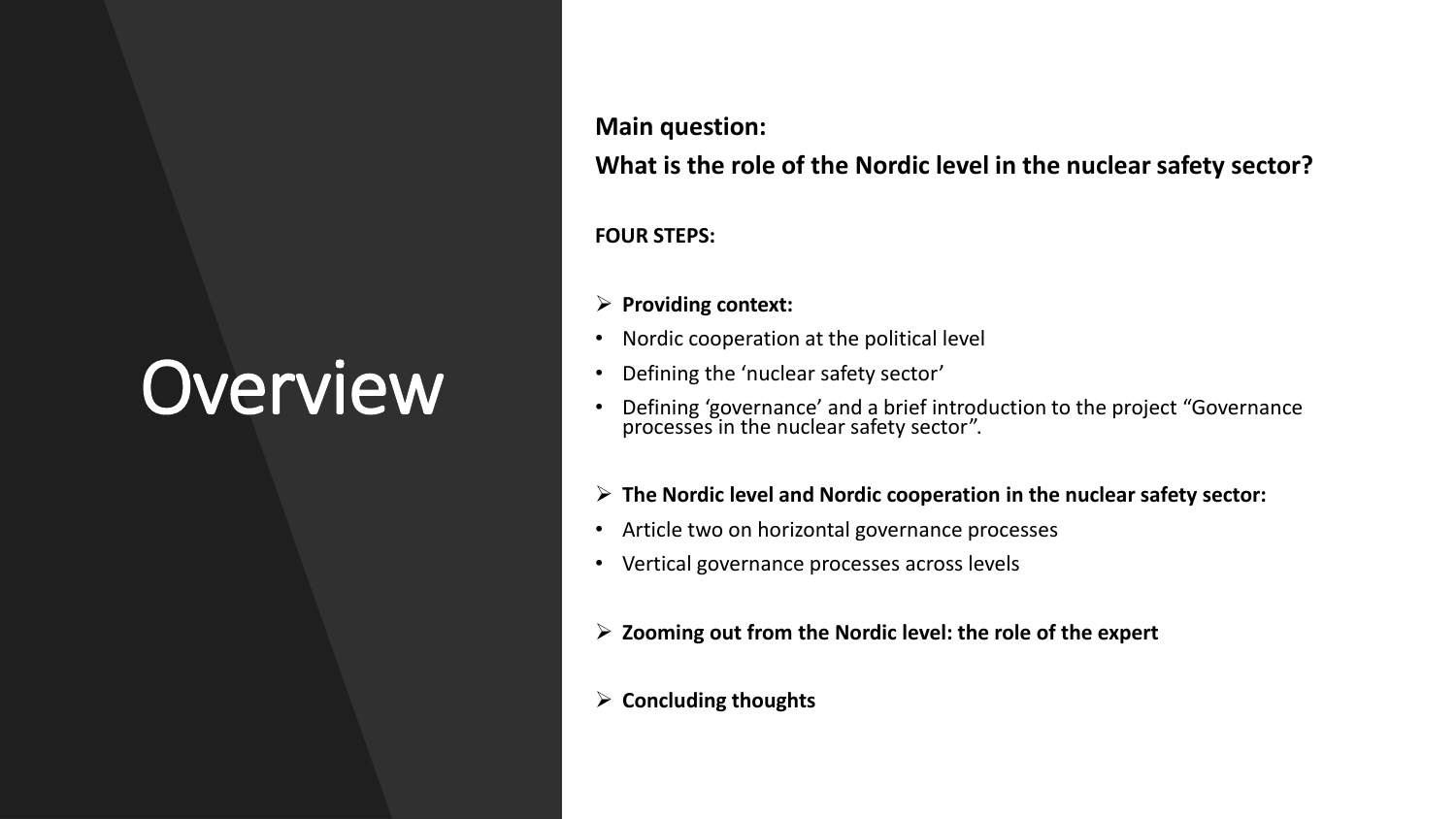## Nordic cooperation at the political level

**The Nordic Council of Ministers:** the official body for intergovernmental co-operation in the Nordic Region.

**Vision:** "That the Nordic region will become the most sustainable and integrated region in the world by 2030." (Norden.org)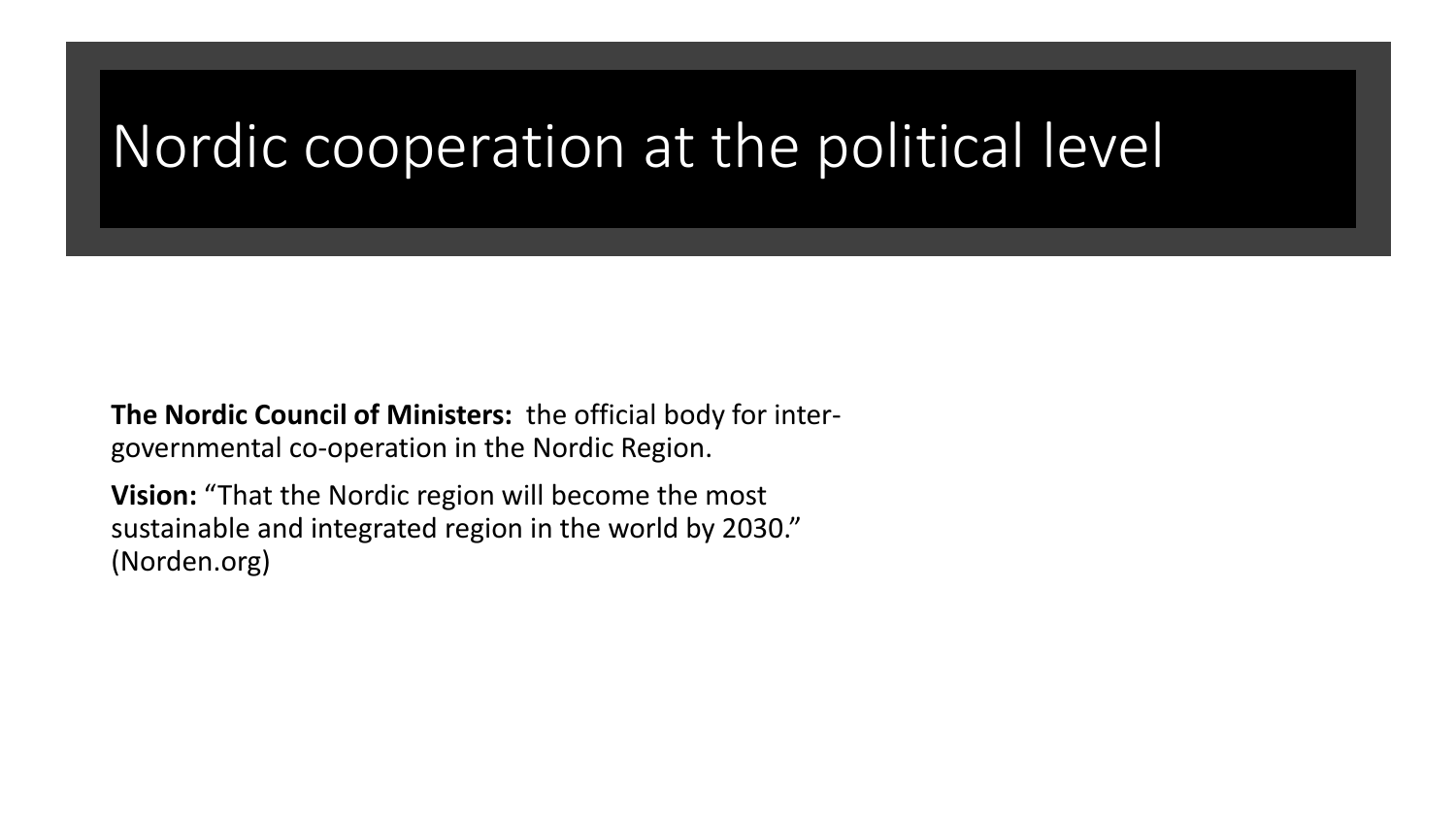## However

Nordic cooperation described as a "prateklubb" – much talk, little action.

And: Is Nordic cooperation eroding due to the increased importance of EUrelated cooperation and integration?

**My project:** main focus on cooperation below the political level (and globally)

Scholars propose that longstanding Nordic networks, grounded in professions and located in the state administration, may prove to be more robust toward external changes.

Cooperation at the political level

> Cooperation below the political level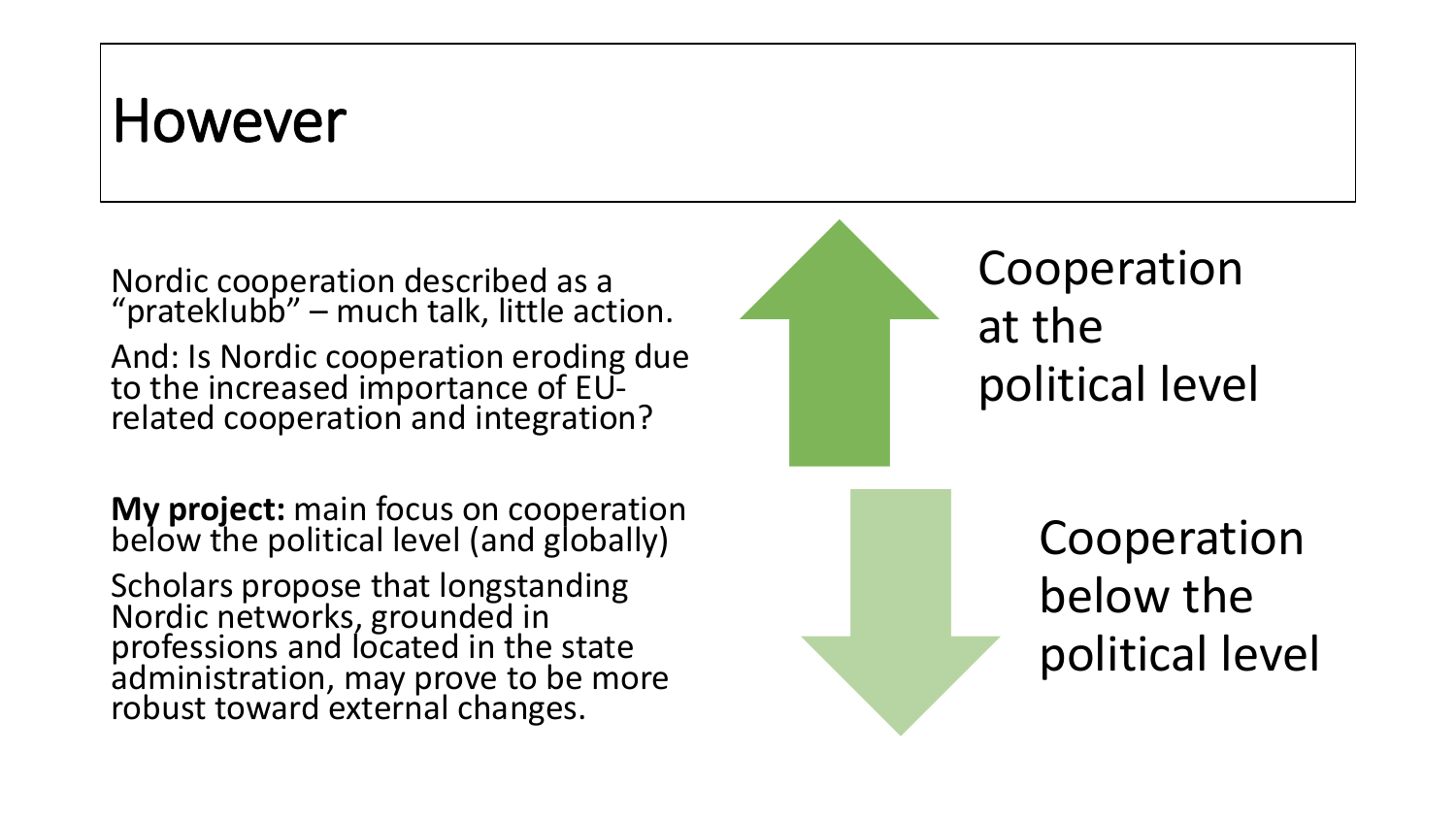## **Defining the nuclear safety sector**

### **Three pilars:**

- **1. Safety:** the protection of people, environment, and society from the consequences of radiation. It includes radiation protection, emergency preparedness, and nuclear safety.
- **2. Safeguards:** ensuring that nuclear material, technology, and information is used for peaceful purposes, and not to develop nuclear weapons.
- **3. Security:** protecting nuclear facilities from terrorism, and how to avoid theft of nuclear material, technology, and information.

**In my project:** studying actors operating below the political level and at the global level, addressing these issues.

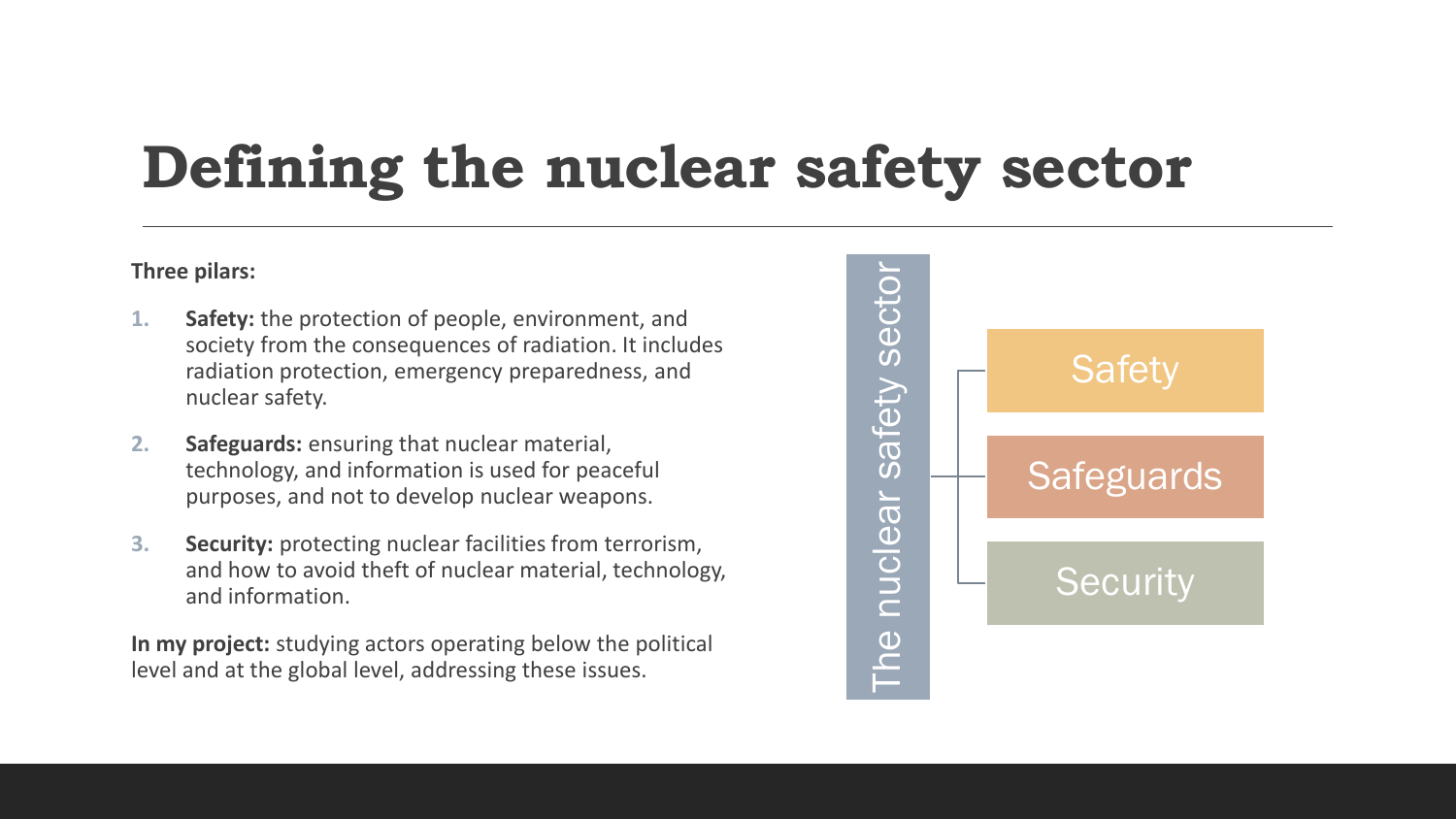### «**Governance processes in the nuclear safety sector**"

**"Every time I see the word 'governance' I have to think again what it means and how it is not the same as government."** Former political editor of the Times (Bevir 2011)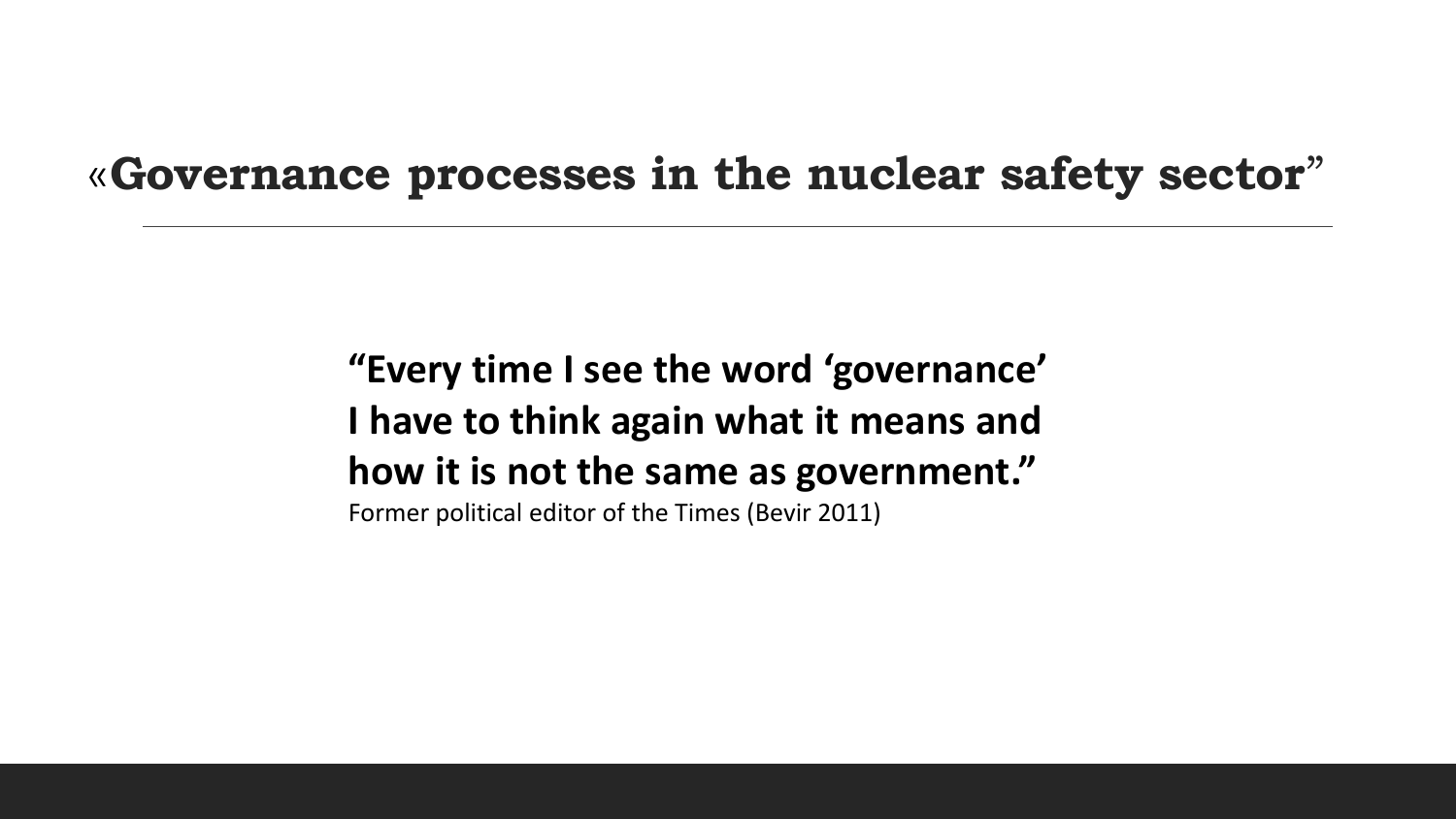# **Defining governance**

The word 'governance' is related to steering, piloting, or directing a boat.

Governance as processes: steering, coordination and decision-making.

Traditional idea of government: the society is governed through a chain of government, linking voters, parliaments, executive political leaders, public bureaucracy, and citizens.

Governance as a problematization of this traditional idea: critical acts of governing often occur outside the formal chain of government and in the interactions of a variety of public and private actors.

Consequently, a core question emerged in several social science disciplines from the early 1970s: How may we govern effectively and democratically in a world where political power is fragmented?

Such questions lead to discussions of the role of the state, and these discussions are reflected in literatures on governance.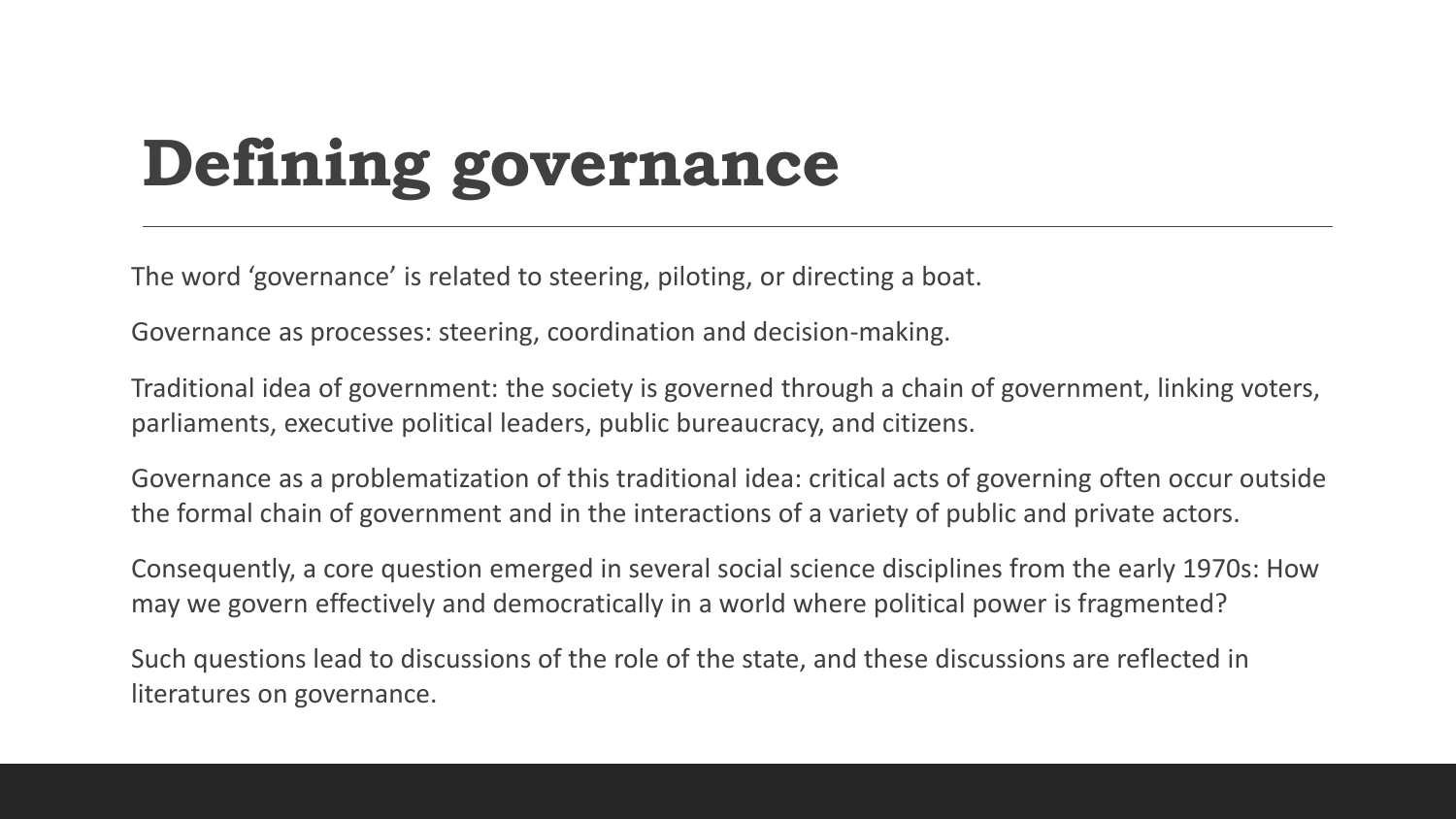## **Basic assumption**

States are important, but they operate in a complex web of different actors which also include private actors, and in addition states themselves does not act as one coherent entity.

> *"Although traditional notions of regulation are largely associated with the state, much regulation in our contemporary world is formed and pursued by actors other than states or in constellations of public and private actors, including states, international organizations, professional associations, expert groups and business corporations."*  (Jacobsson & Sahlin-Andersson 2006)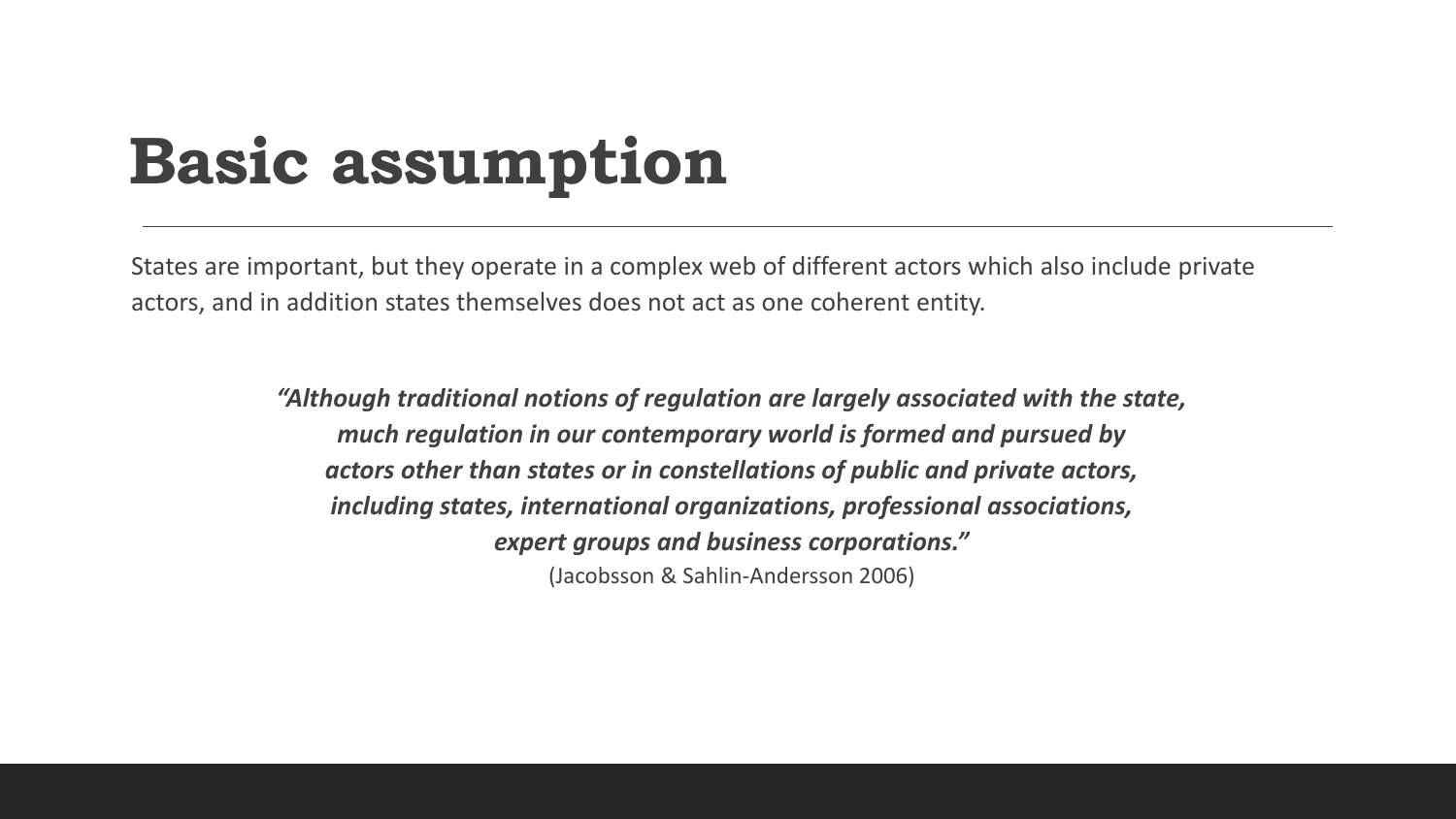# **Structure of the project**

Three individual papers, studying governance processes at different levels, and between different actors. NB: my limited point of view

|                                                                                                                                                                                                                                                                                                                                                                                                                                                                  | Public Policy and Administration                                |  |
|------------------------------------------------------------------------------------------------------------------------------------------------------------------------------------------------------------------------------------------------------------------------------------------------------------------------------------------------------------------------------------------------------------------------------------------------------------------|-----------------------------------------------------------------|--|
| <b>Dynamics of agency</b>                                                                                                                                                                                                                                                                                                                                                                                                                                        | $0(0) 1 - 23$<br>The Author(s) 2021                             |  |
| governance: Evidence                                                                                                                                                                                                                                                                                                                                                                                                                                             | Article reuse guidelines:                                       |  |
| from the Nuclear safety                                                                                                                                                                                                                                                                                                                                                                                                                                          | sarepub.com/journals-permissions                                |  |
|                                                                                                                                                                                                                                                                                                                                                                                                                                                                  | DOI: 10.1177/09520767211019575<br>journals.sagepub.com/home/ppa |  |
| sector                                                                                                                                                                                                                                                                                                                                                                                                                                                           | <b>SSAGE</b>                                                    |  |
| Kjerstin Kjøndal <sup>®</sup>                                                                                                                                                                                                                                                                                                                                                                                                                                    |                                                                 |  |
| Department of Political Science and Management, University                                                                                                                                                                                                                                                                                                                                                                                                       |                                                                 |  |
| of Agder, Kristiansand, Norway                                                                                                                                                                                                                                                                                                                                                                                                                                   |                                                                 |  |
| Jarle Trondal <sup>®</sup>                                                                                                                                                                                                                                                                                                                                                                                                                                       |                                                                 |  |
| ARENA Centre for European Studies, University of Oslo,                                                                                                                                                                                                                                                                                                                                                                                                           |                                                                 |  |
| Oslo, Norway; Department of Political Science and<br>Management, University of Agder, Kristiansand, Norway                                                                                                                                                                                                                                                                                                                                                       |                                                                 |  |
| <b>Abstract</b><br>Public organizations are compound bodies characterized by competing endogenous<br>dynamics of governance. This study makes two main contributions. First, it contributes<br>to an organizational approach to studies of public policy and administration by concep-<br>tualizing compound agency governance. Second, by determining how variation in agency<br>governance reflects endogenous organizational factors. Based on a study of the |                                                                 |  |
| Norwegian Radiation and Nuclear Safety Authority (DSA), two observations are<br>highlighted: Firstly, DSA staff are torn between two competing behavioural logics: A<br>governmental and a transnational logic. Moreover, portfolios of core state powers are                                                                                                                                                                                                    |                                                                 |  |
| more closely monitored by parent ministries than portfolios that relate to non-core                                                                                                                                                                                                                                                                                                                                                                              |                                                                 |  |
| state powers. Secondly, the study suggests that organizational factors are vital deter-<br>ments in balancing behavioral logics in agency governance.                                                                                                                                                                                                                                                                                                            |                                                                 |  |
| <b>Keywords</b>                                                                                                                                                                                                                                                                                                                                                                                                                                                  |                                                                 |  |
| Agency governance, core state powers, institutionalism, nuclear safety, organization                                                                                                                                                                                                                                                                                                                                                                             |                                                                 |  |
| theory, radiation protection                                                                                                                                                                                                                                                                                                                                                                                                                                     |                                                                 |  |
|                                                                                                                                                                                                                                                                                                                                                                                                                                                                  |                                                                 |  |

### COGITATIO

Politics and Governance (ISSN: 2183-2463) 2020, Volume 8, Issue 4, Pages 33-43 DOI: 10.17645/pag.v8i4.3292

### Nordic Cooperation in the Nuclear Safety Sector: High, Low, or **Differentiated Integration?**

### Kierstin Kiøndal

Department of Political Science and Management, University of Agder, 4630 Kristiansand, Norway; E-Mail: kjerstin.kjondal@uia.no

Submitted: 27 May 2020 | Accepted: 21 August 2020 | Published: 3 November 2020

### Abstract

Nordic cooperation has been depicted as eroding due to the increased importance of EU-related cooperation and inte gration. However, scholars propose that longstanding Nordic networks, grounded in professions and located in the state administration, may prove to be more robust toward external changes. This article discusses this proposal by looking at Nordic cooperation between the national radiation protection and nuclear safety authorities in Iceland, Denmark, Norway Sweden, and Finland. The article maps behavioural perceptions of agency staff based on a dataset of 37 interviews to illus trate if the cooperation between the Nordic authorities is characterized by high integration, low integration, or differentiated integration within the nuclear safety sector. The study finds that the cooperation is differentiated between the highly integrated areas of radiation protection and emergency preparedness, and the less integrated areas of nuclear security<br>and safeguards. To account for variation, the data indicates the importance of path dependency and port

### Keywords

historical institutionalism; integration; Nordic cooperation; nuclear safety; nuclear security; organization theory; radiation protection; safeguards

This article is part of the issue "Rediscovering Nordic Cooperation" edited by Anne Elizabeth Stie (University of Agder, Norway) and Jarle Trondal (University of Agder, Norway/University of Oslo, Norway)

© 2020 by the author; licensee Cogitatio (Lisbon, Portugal). This article is licensed under a Creative Commons Attribution 4.0 International License (CC BY)

### 1. Introduction

It has been suggested that the world should look to the Nordic countries in order to build prosperous, wellgoverned, and liberal democracies. In this view, the Nordic combination of a strong state, well-functioning rule of law, and a responsible democracy is a promising recipe for good government (Lægreid, 2020, p. 421). Moreover, political scientists discuss the features of 'Nordic models' (Knutsen, 2017, p. 9), while some depict the Nordic countries as 'Nordic lights' showing the way in times of crisis (Nedergaard & Wivel, 2018, p. 2). Scholars also ask if and how European integration through the European Union challenges and changes cooperation be ween the Nordic countries (Olsen & Sverdrup, 1998, pp. 10-12). Furthermore, studies on government agen ties cluster the Nordic countries together based on their

geographical location and shared politico-administrative ulture (Verhoest, van Thiel, Bouckaert, & Lægreid, 2012. p. 10), and these countries are characterized by large public sectors with small core governments, numerous large agencies, and large-scale decentralization of tasks and competencies to the subnational levels of govern ments (Verhoest et al., 2012, p. 15). Moreover, the Nordic countries are relatively small, with informal administrative culture, a high level of mutual trust between political and administrative executives, and extremely<br>low corruption rates (Balle Hansen, Lægreid, Pierre, & Salminen, 2012, p. 259; Lægreid, 2018, p. 83; Verhoest et al., 2012, pp. 15-16). The focus of this article is Nordic cooperation in the

nuclear safety sector, and this sector may be divided into three different pillars: safety, safeguards, and security. Safety is defined as the protection of people, environ

Politics and Governance, 2020, Volume 8, Issue 4, Pages 33-43



Springer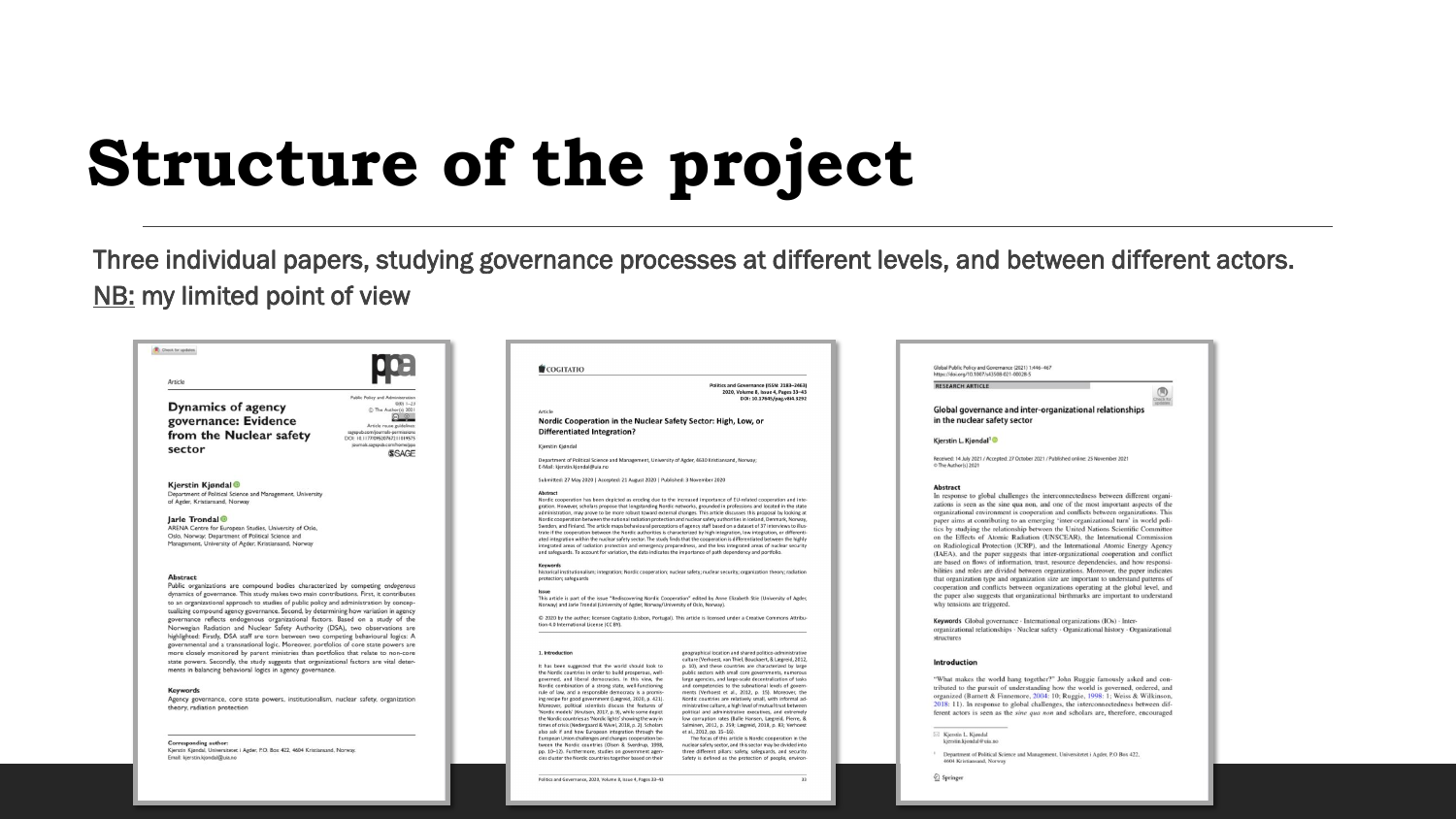### Article two on horizontal governance processes: **Nordic cooperation in the nuclear safety sector**

**Focus:** Examines cooperation between the national authorities on radiation protection and nuclear safety in Iceland, Denmark, Norway, Sweden, and Finland.

**Shared characteristic:** expert bodies operating below the political level, where specialized knowledge is essential and where the workforce is characterized by highly educated and skilled experts.

**The article asks:** "Why does the degree of integration vary between issues of safety, security, and safeguards, involving the same actors, in the same sector, at the same level?"

### **Findings and analysis:**

- Based on interviews
- How to measure 'degree of integration'?
- Theoretical underpinnings are related to historical institutionalism and organizational theory = history and organization matter in order to understand governance processes.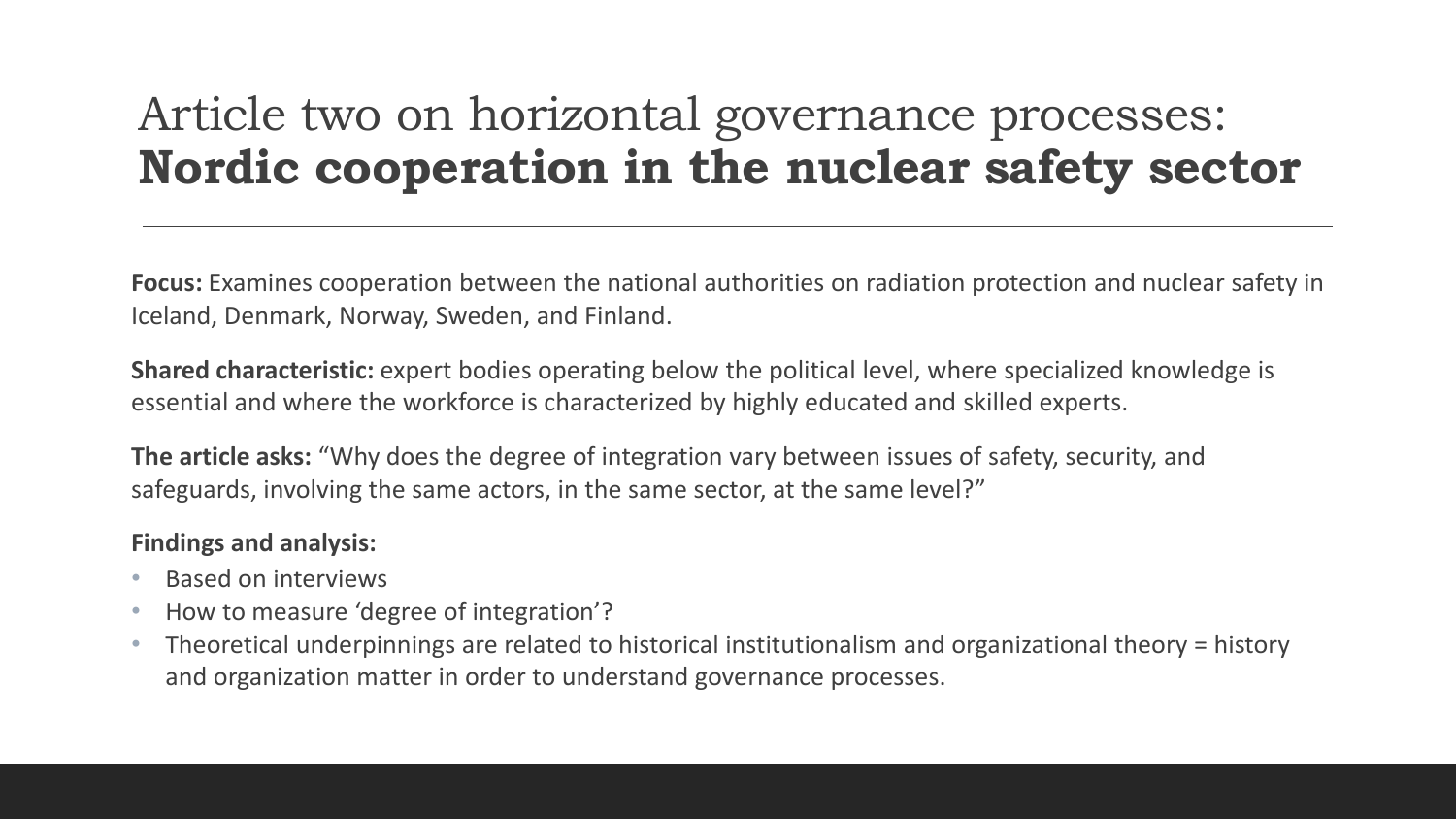| Table 1. Operationalization of integration. |  |  |  |  |
|---------------------------------------------|--|--|--|--|
|---------------------------------------------|--|--|--|--|

| Proxy                  | Low degree of integration          | High degree of integration   |
|------------------------|------------------------------------|------------------------------|
| Contact pattern        | Infrequent communications flows    | Regular communications flows |
| Trust                  | Low reciprocal trust               | High reciprocal trust        |
| Formalization          | None or ad hoc                     | Permanent structures         |
| Resources              | Resources remain in each authority | Pooled resources             |
| Perceived importance * | LOW                                | High                         |

Note: \* Of the cooperation. Source: Based on Jacobsen (2017) and Keast and Mandell (2014).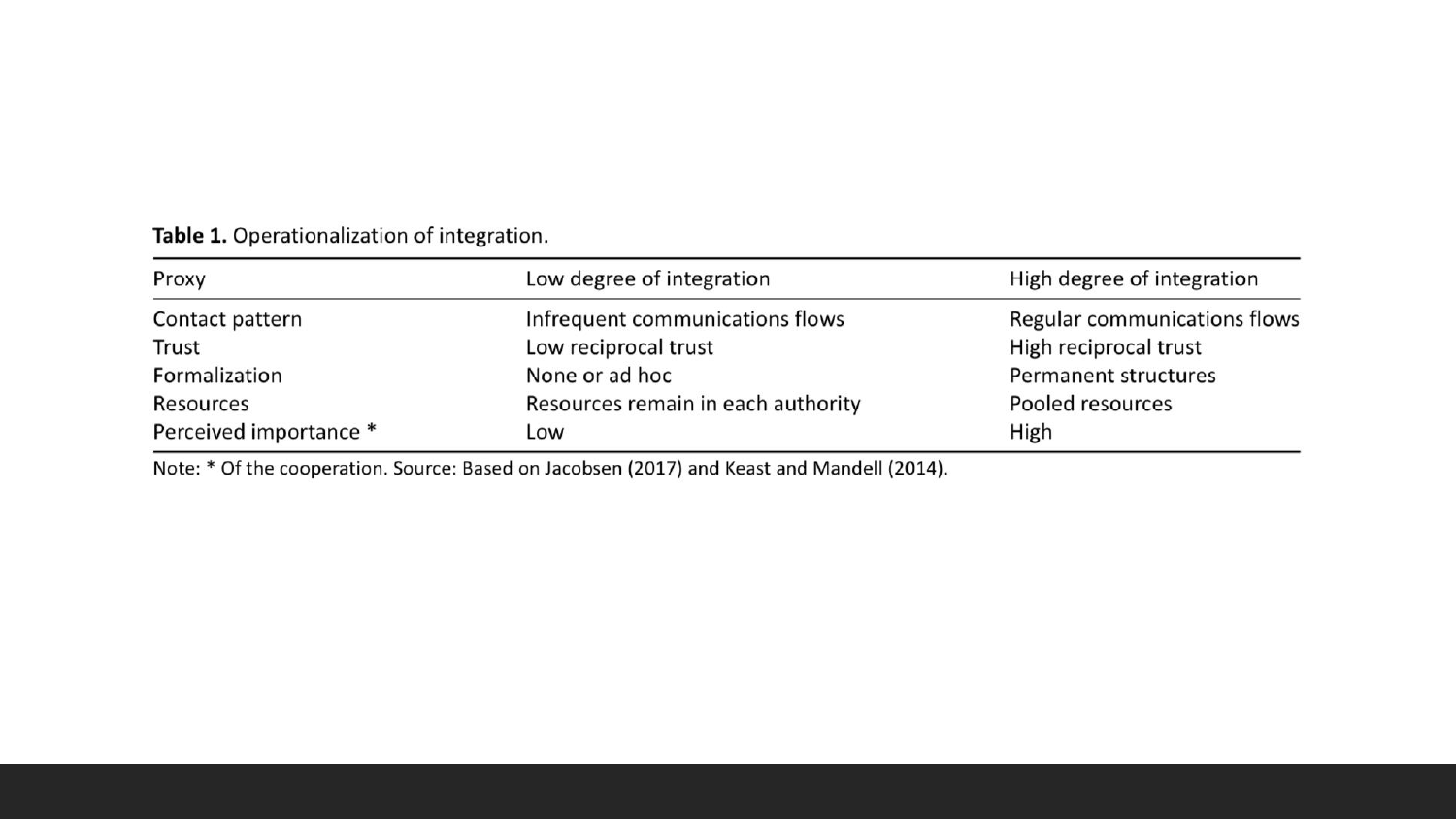## Main findings and conclusions



**Not** *one* **singular Nordic cooperation:** There are important differences in how the national authorities interact within the different pillars.

A continuum ranging from the safety issues of radiation protection and emergency preparedness, where the cooperation is characterized by high degrees of integration, whereas in security and safeguards issues, cooperation is marked by low degrees integration.

**In sum:** Different parts of the national authorities are integrated into Nordic cooperation to different degrees = differentiated integration.

### **Why?**

**History matter:** The longstanding history and success of the Nordic cooperation within radiation protection and emergency preparedness contributes to explaining why this cooperation upholds its importance.

An attempt to establish Nordic cooperation on other areas failed, and the main survivor of this attempt, is the NKS.

Less relevant to have *Nordic* cooperation within nuclear safety and security: only Sweden and Finland rely on nuclear power.

**Organization and portfolio matter:** More difficult to establish and maintain cooperation related to security and safeguards compared to radiation protection and emergency preparedness, because of the more political and sensitive nature of these issues.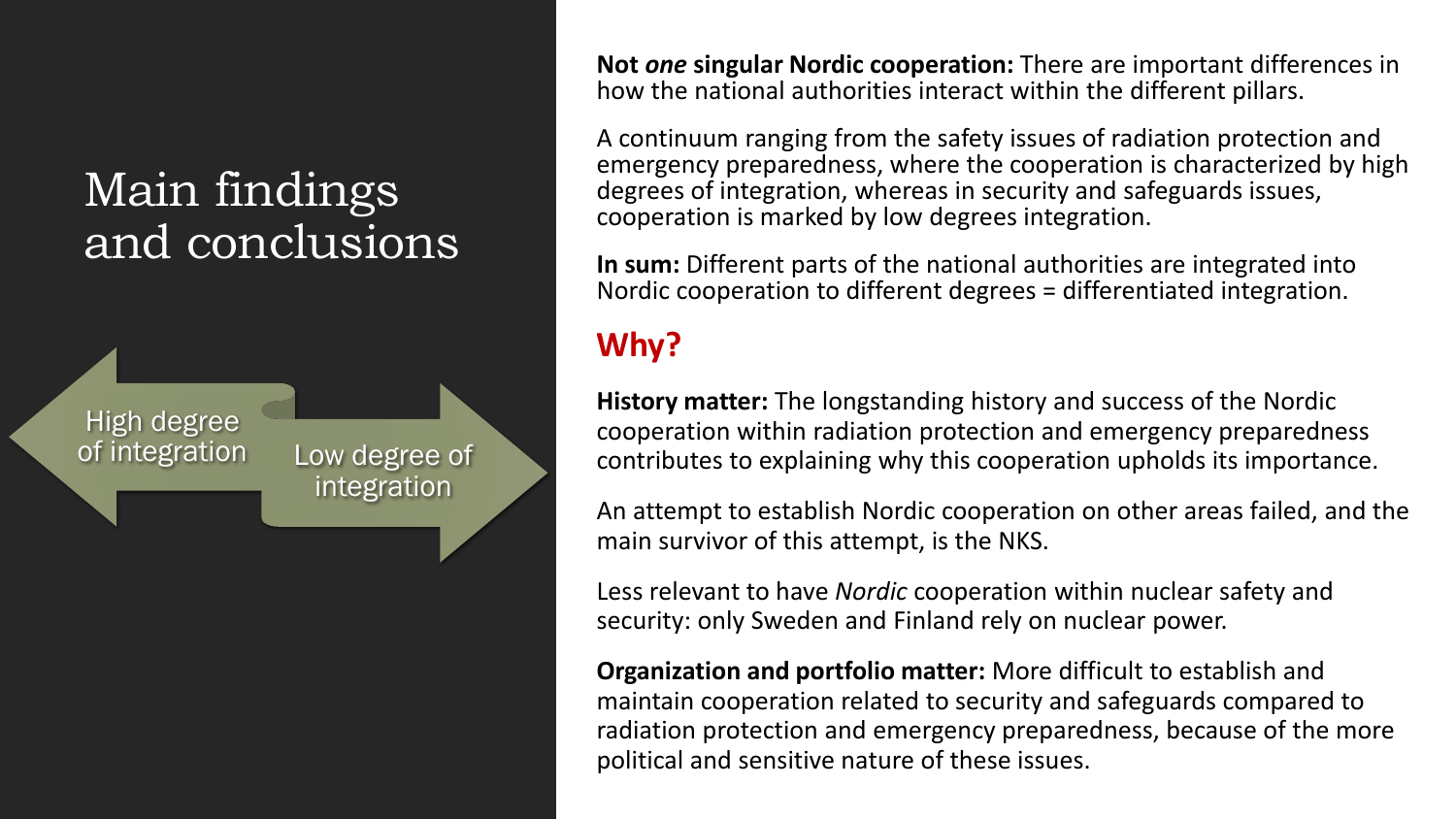# Main findings: a core quote

*"We have great Nordic cooperation with sister agencies in the other countries. We meet twice a year, all of us working on emergency preparedness in these countries. And we can have joint publications, joint working groups, joint exercises, seminars, and workshops, so it is very important for us to have this Nordic network. And of course, we cooperate with many others as well, but I would probably say that the most important sphere is the Nordic cooperation, because that is where the nearest nuclear facilities are located. That is one part of it, but it is also important to have joint Nordic recommendations, for example. So, we know each other well!"* 

(Interviewee 36)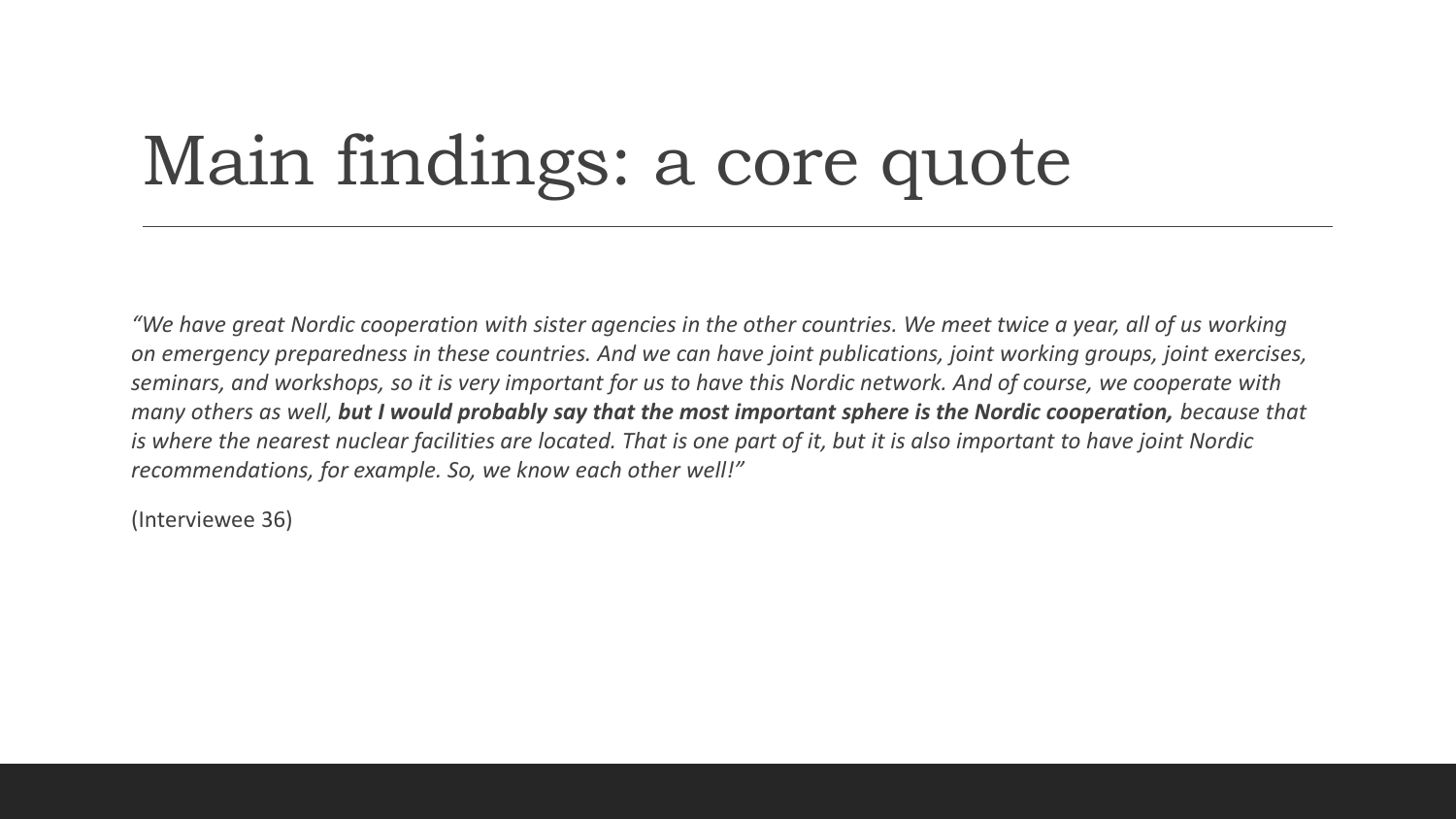### What have we learned about Nordic cooperation in the nuclear safety sector as horizontal processes?

That there is an integrated cooperation between the authorities within the areas of radiation protection and emergency preparedness, and less integrated cooperation on other issue-areas.

= Nordic cooperation between the authorities is important first and foremost within radiation protection and emergency preparedness.

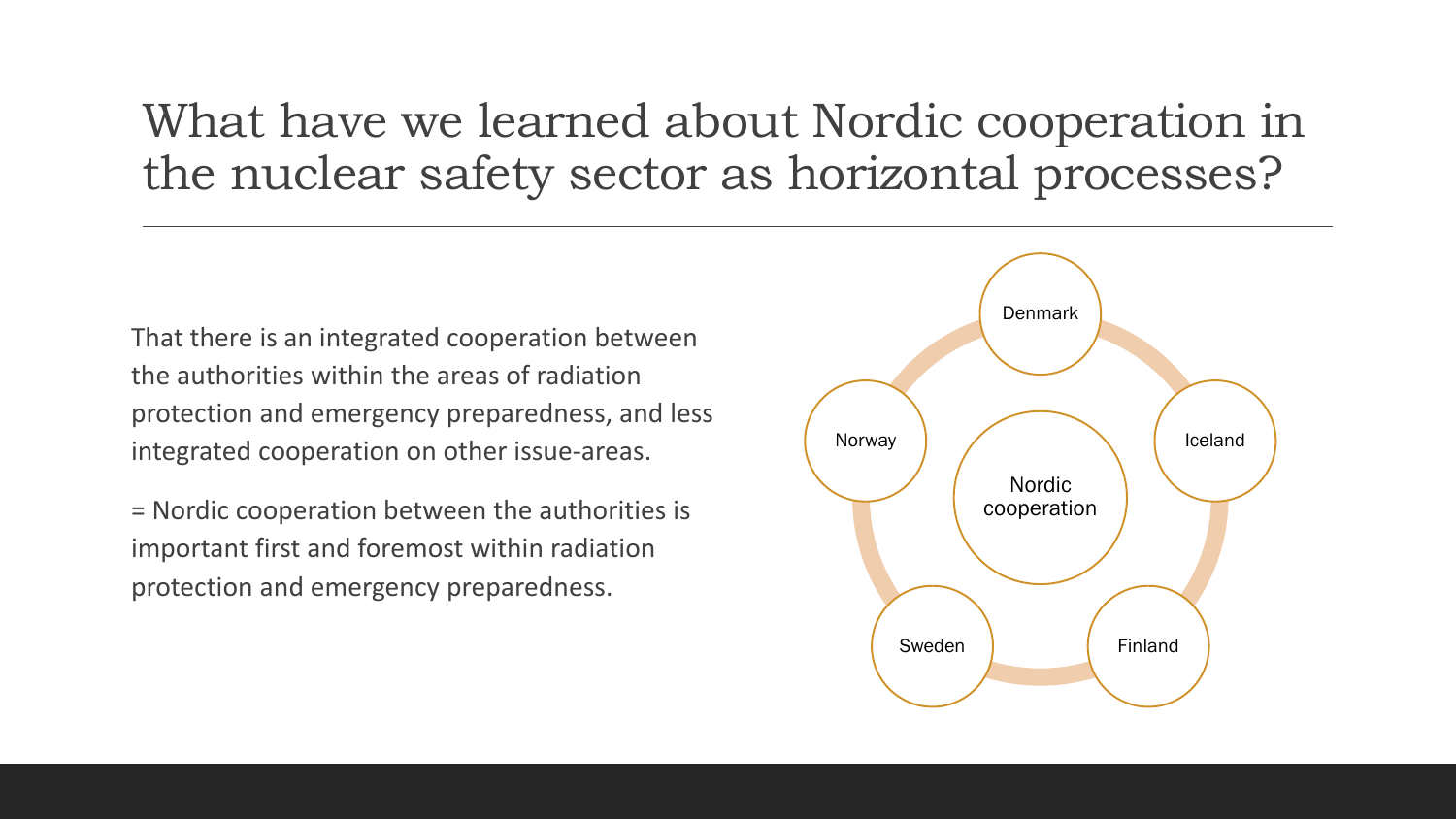## What about the Nordic level viewed as vertical processes in the nuclear safety sector?

**Vertical processes** = governance processes across levels

**Main focus**: processes related to radiation protection

**Two directions:** 

➢ Top-down processes

 $\triangleright$  Bottom-up processes

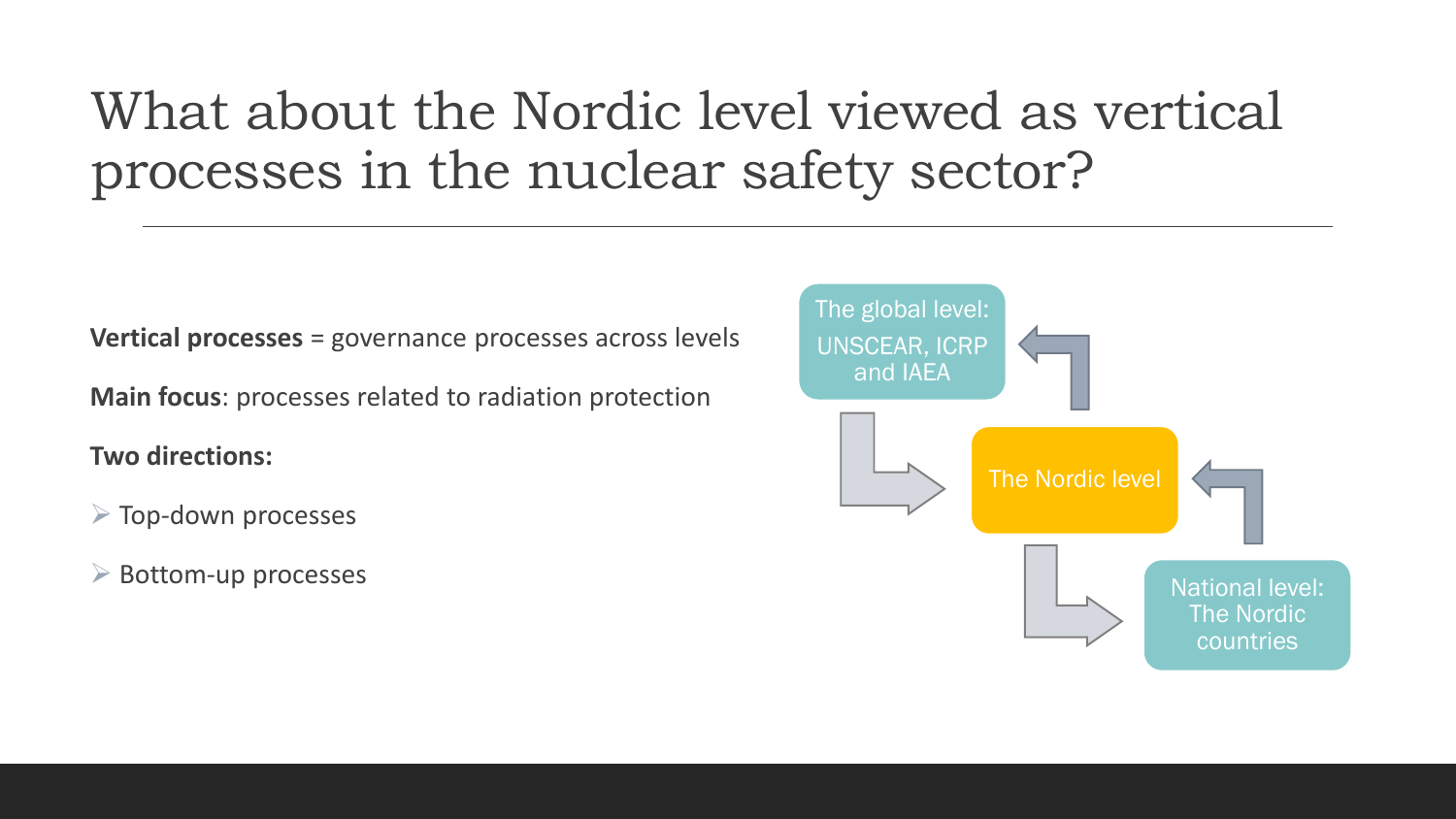## Top-down processes

The Nordic level is important in transforming and adapting international standards and recommendations to Nordic conditions.

= essential for the development of a common understanding of radiation protection in the Nordic countries and it also serves as a boost into radiation protection at the national level.

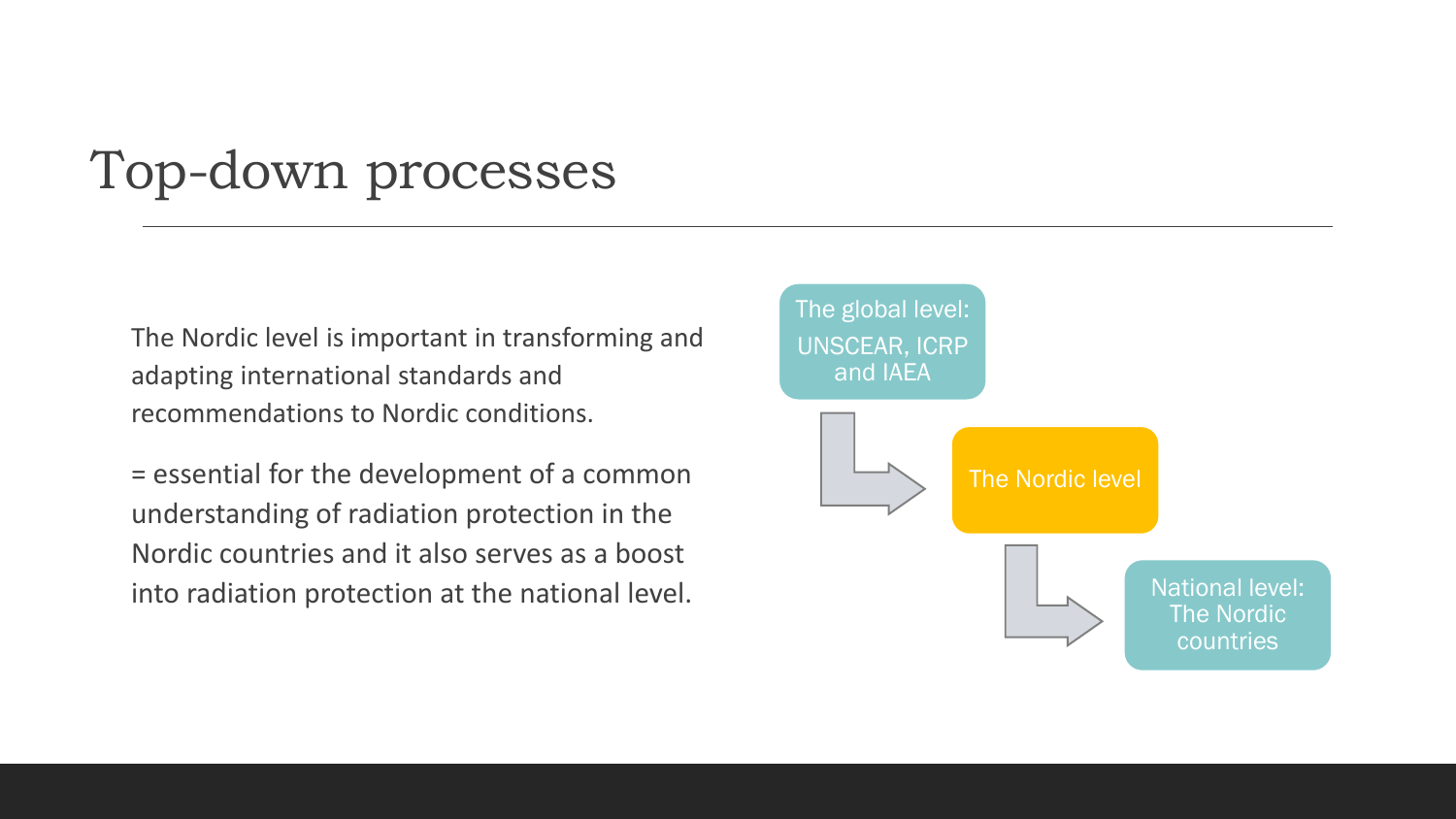## Bottom-up processes

The Nordic level as an important coordination arena for work done at the European and international levels: *"When you're at a meeting in the EU, you are of course a representative of Sweden and not the Nordics, but you can still say that this is something I have anchored with my Nordic colleagues. And it is the same in international contexts. Then I think of the IAEA, where it is also important to be able to say that I'm Swedish, but I'm not only Swedish. I have also asked what everyone thinks about this in the Nordic countries. And I am sure that when Norwegian experts are at meetings in the IAEA, they will say exactly the same: I've talked to my Swedish friends about this. I know what we think."* (Interviewee S)

Work done at the Nordic level, influences international practices: "*The Nordic cooperation has been around for a long time, and it has been very influential. So, many international practices came from the Nordic groups originally*." (Interviewee 2)

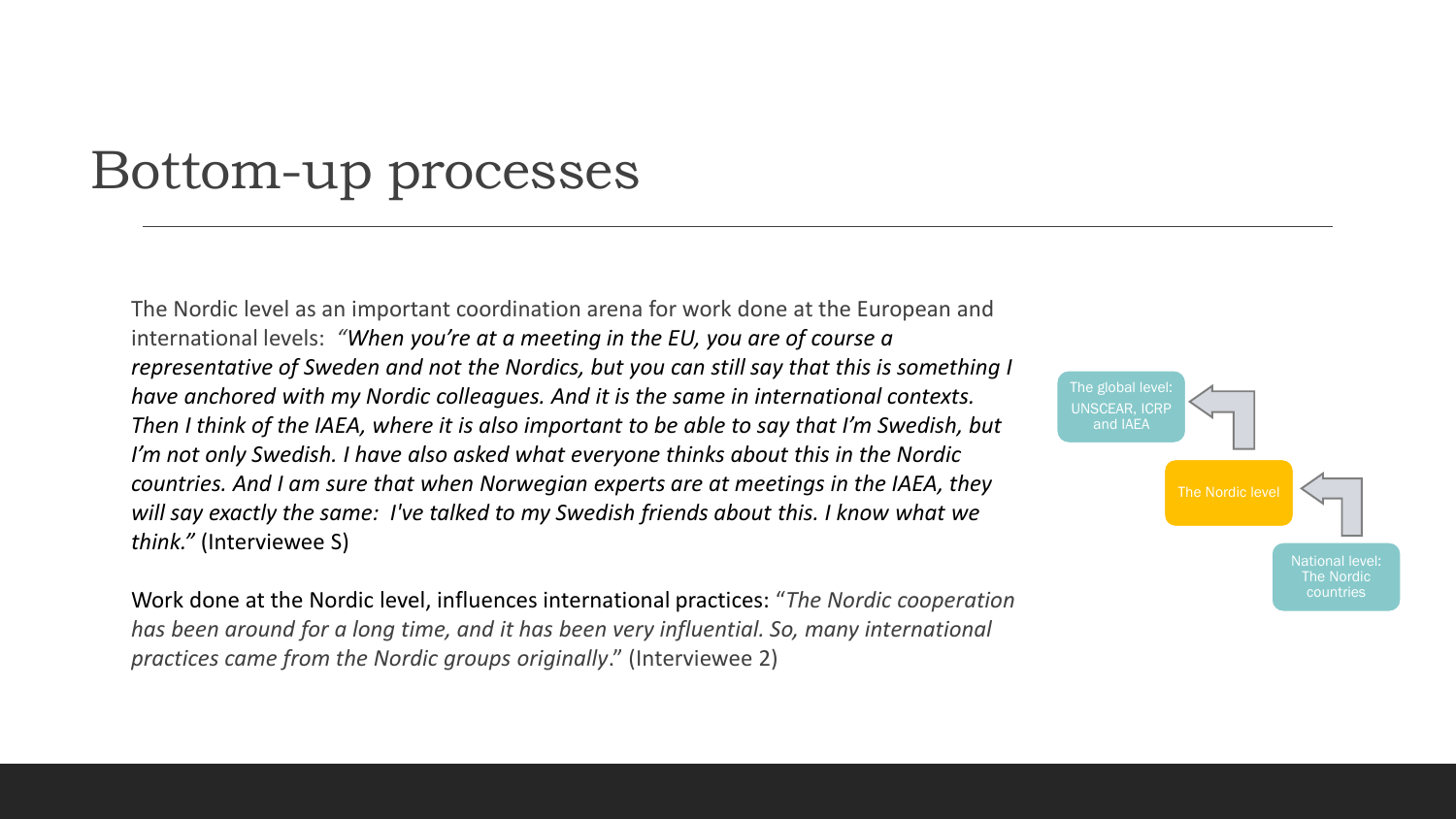## Vertical processes in sum

*"So I think at least two points are very important regarding the Nordic cooperation: We have more leverage at the international level, and we can work more efficiently at the national level."* 

**(Interviewee 2)**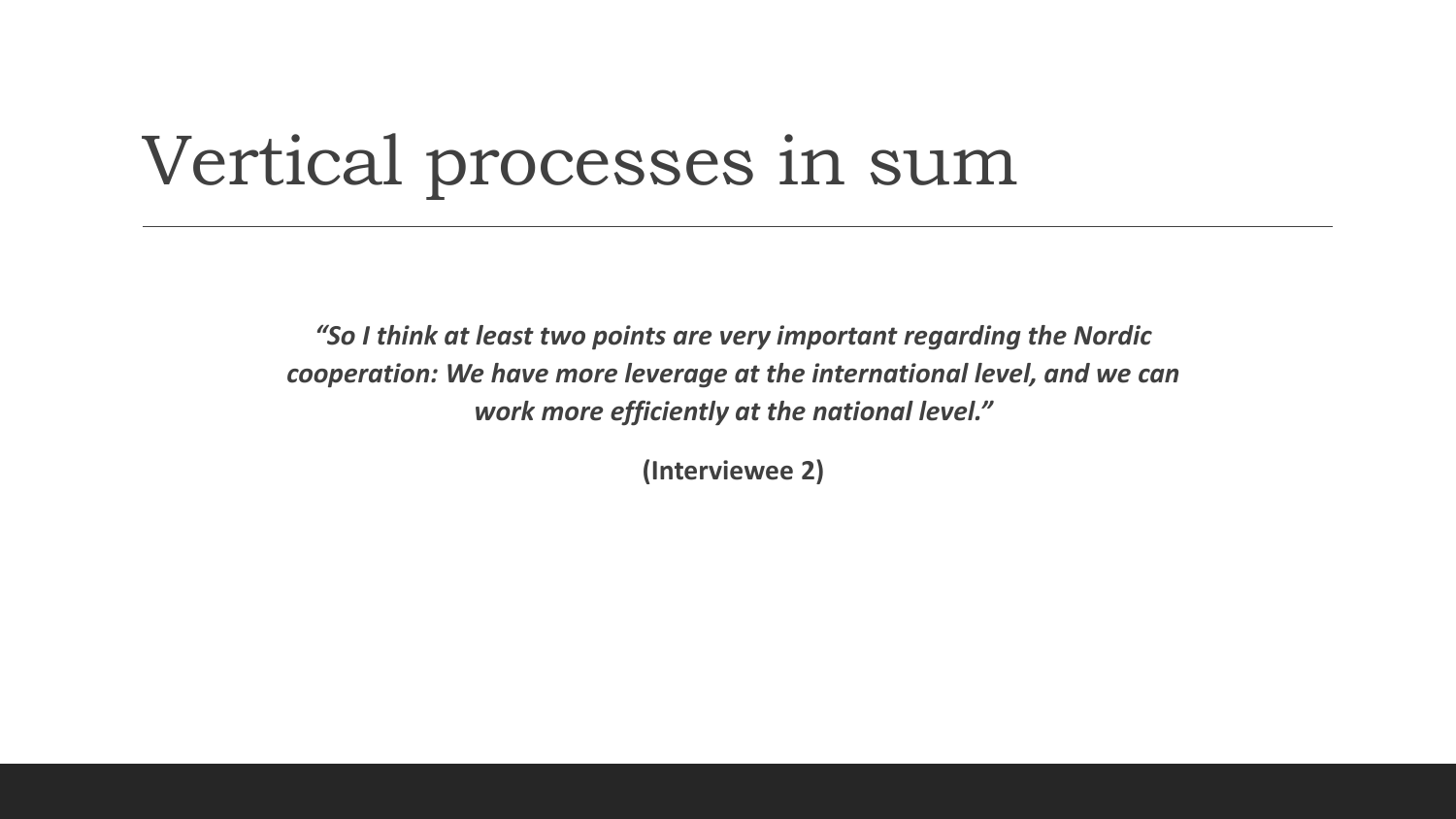## The detour: Zooming out from the Nordic level

### **Another important underlying aspect looking at the nuclear safety sector as a whole:** the role of the expert

My research show that governance processes in the nuclear safety sector are made visible through the interplay between different actors, operating at different levels and across levels:

**"In this interplay those who produce and spread knowledge in the form of scientific theories, concepts, models, datasets, statistics, analysis and evidence-based recommendations, become some of the most central players in different decision-making processes".** (Stone 2013)

**Epistemic communities:** networks of professionals with recognized expertise and policy-relevant knowledge in a domain.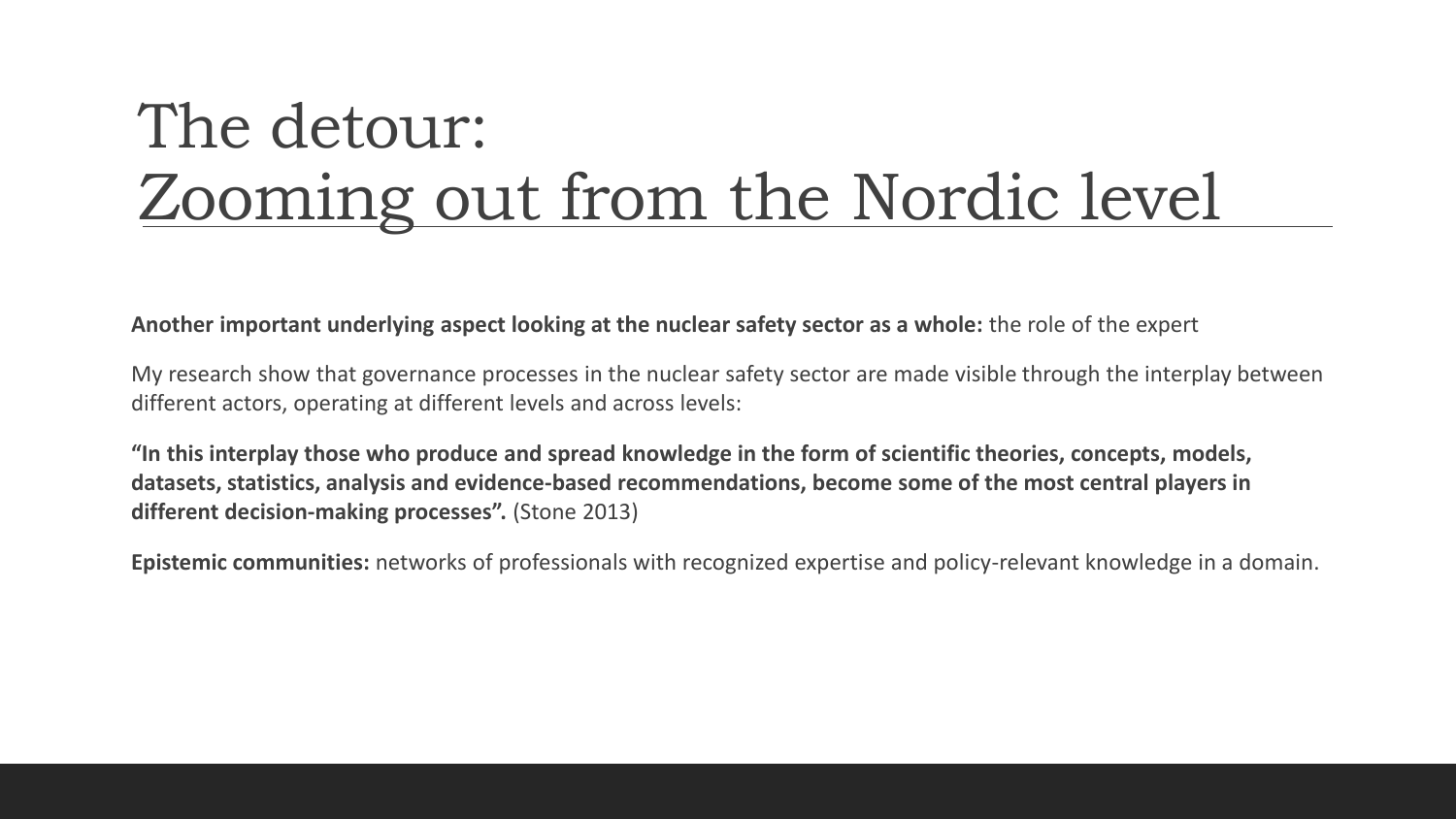# Some quotes to illustrate

**At the national level:** *"People have their own tasks and it's quite individual what you are working on. I have projects and activities I manage myself, and professionally speaking, I am the expert within my field, so, there is nobody else who has much to object or to say."*  (Interviewee 30)

**International level:** But would you say that because the members of UNSCEAR are states, national interests are more present in UNSCEAR meetings compared to the ICRP? "It's possible, but I'm not aware of that being the case. From my point of view, **I wasn't** *aware that I was doing anything other than giving my opinion because there wasn't a background of, you know, a political stance on anything."* (Interviewee I)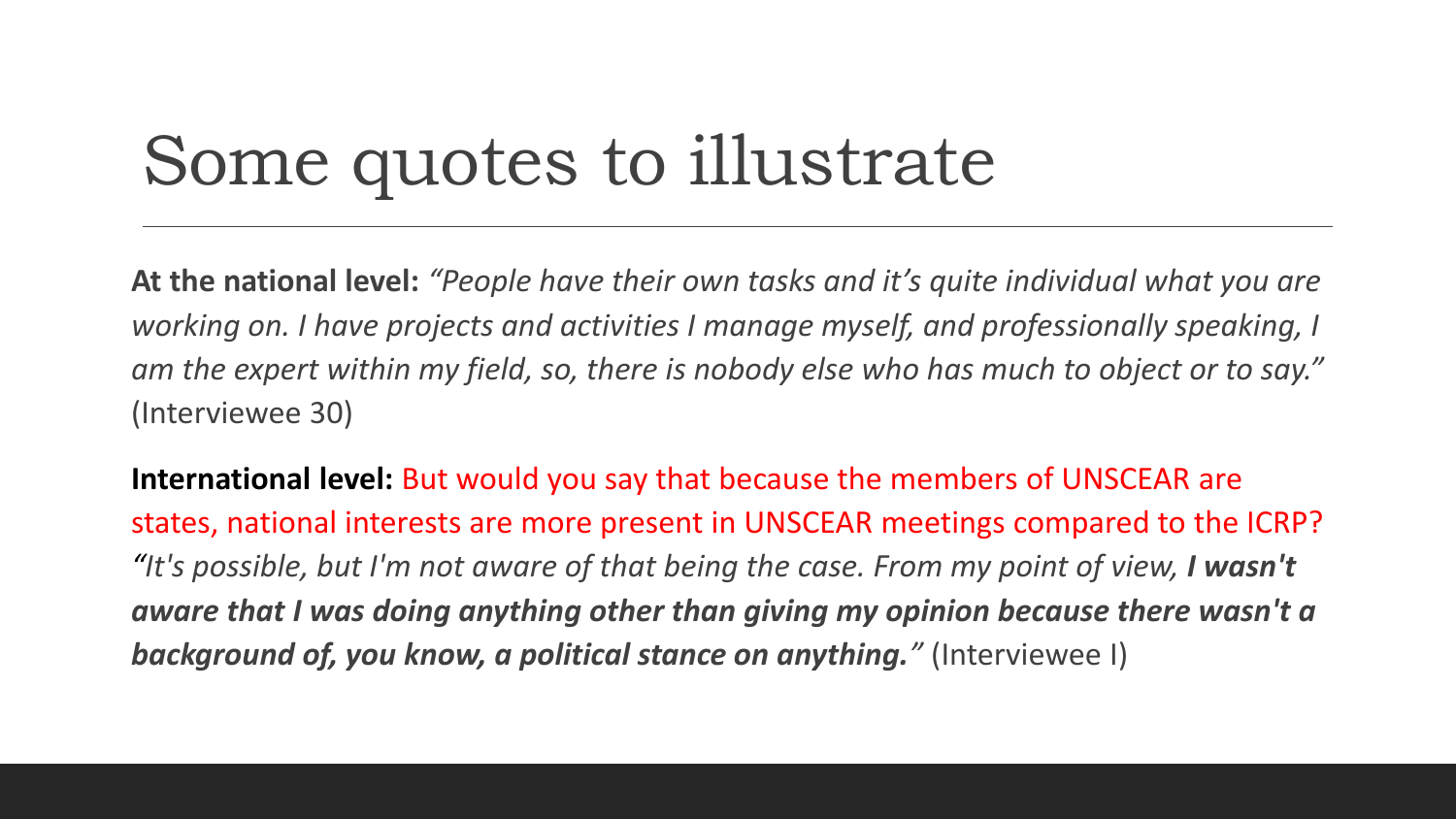# Concluding thoughts

Returning to the main question:

What is the role of the Nordic level in the nuclear safety sector?

**Step 1:** The Nordic level is important primarily within radiation protection and emergency preparedness, and it is reflected in the integrated cooperation between the national authorities in the Nordic countries within these two fields in particular.

**Step 2:** Within radiation protection the Nordic level is important in both topdown and bottom-up processes.

**The detour:** the important role of the expert within this sector